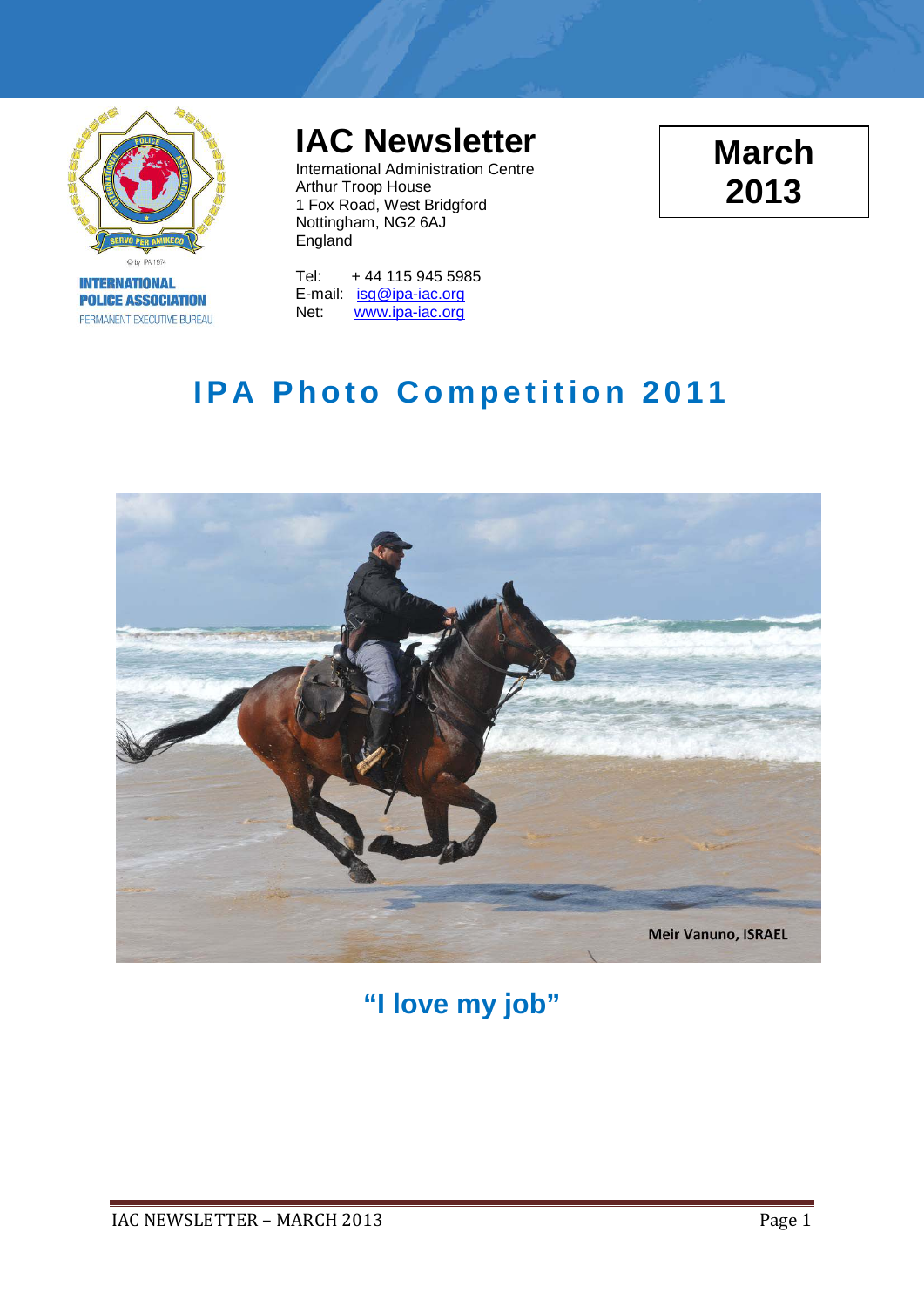## **WORD OF INTRODUCTION**

Elected by you in September 2012 as your 3<sup>rd</sup> International Vice President in Israel, I regard it as a privilege to chair the International Professional Commission.

My first responsibility was to organize and arrange the selection of our members for an Arthur Troop Scholarship. There were many applications and motivations to go through, but we are pleased with the outcome. At the same time it has also created new impulses and opportunities for improvements. These will be discussed at the next PEB meeting and may lead to changes of some rules and/or the application process.

As the PEB representative 2012-2015 for IBZ-Gimborn, I had a meeting with the director Gabriele Bischoff and the chairman of the Gimborn Board Peter Newels. Ideas and points of views for the coming years were exchanged and discussed. This has led to suggestions and points of interest that will be made at the next IBZ-Gimborn board meeting in March 2013. The visit to UNICRI in Turin as well as the program of coming seminars will also be the subject of talks.



Following a PEB decision, I will be visiting IPA section Mauritius at the beginning of April. Mauritius has requested a visit for some time now. This is also part of the active PEB initiative to be more in contact with our members and sections around the globe and as a result of the wish list created by the delegates during the WC in Israel. The program for this visit will include several meetings with members of the section, the National Board and representatives from the Police Authority and public officials.

For the on-going PEB issues I am in weekly contact with the IAC staff, without whom our work would be a more difficult task. Their support is crucial to us.

The members of the IPC, May-Britt Rinaldo, Arek Skrzypczak, Paul Kelly, Marie Daly and Kevin Gordon have stated their objectives and started working on them.

Activities concerning The Police Placement program will be initiated to improve the present situation. For professionals there is a growing demand for exchanges within our day to day core business but in particular specialist areas. An initiative from section USA on this subject is an example of section participation and has been welcomed. IPC member Arkadiusz SKRZYPCZAK from Poland will initiate expansion of the Police Placement Program.

The training of police officers includes different forms of international exchanges that are imbedded in their education at operational, tactical and strategic levels. However, this is not enough. We must realize that the future police world will expand more and more and cross borders, to enable us to keep up with our fight against criminality and other aspects of police work.

A growing international police network is one of the key conditions that will help us to achieve this. At the same time, qualifications, more specialist knowledge and knowhow are also in demand. Certification of training and education is already a tool that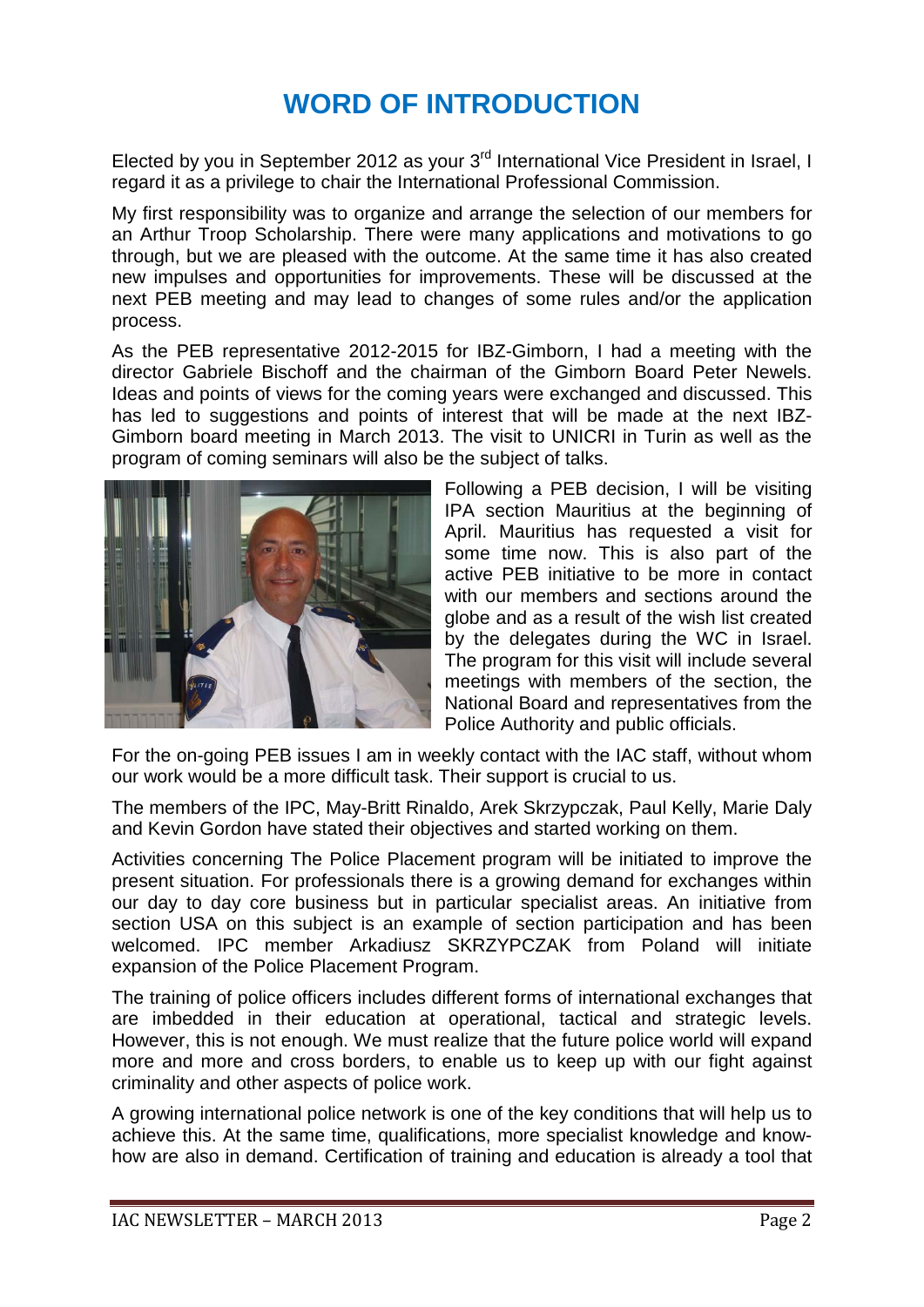guarantees improvement of this qualification from which not only their police force benefits from, but also the individual police officer in his/her future career.



Connections and initiatives to increase involvement of our Association will be demonstrated at the Swedish National Council for Crime Prevention which has invited researchers, policy-makers and practitioners to the Stockholm

Criminology Symposium 2013, which will be held from June 10 to 12 2013.

[http://www.criminologysymposium.com/symposium/archive/events/2012-08-21](http://www.criminologysymposium.com/symposium/archive/events/2012-08-21-stockholm-criminology-symposium-2013.html) [stockholm-criminology-symposium-2013.html](http://www.criminologysymposium.com/symposium/archive/events/2012-08-21-stockholm-criminology-symposium-2013.html)

IPC member May-Britt Rinaldo will be organizing an IPA stand and will support our Association. It provides a great opportunity for IPA to survey, discuss and investigate the possibilities that exist for the benefit of (young) professional investigators within our Association.

A similar initiative was organized when IPC member Arek Skrzypczak represented IPA on behalf of the PEB in Abu Dhabi in December last year. A more detailed report was highlighted in a former Newsletter.

Other events and activities:

• At this very moment, 15118 km from Stockholm and 12050 km from Abu Dhabi the 2nd IPA World Seminar for Young Police Officers is being worked on and developed in Brisbane, Queensland. IPC member Paul Kelly and section Australia are currently working hard on this IPA event.

 More about the seminar can be found further on in this newsletter and on <http://ipa-australiapolice.com.au/>





- On our website and under the IPC tab, the Arthur Troop Scholarship reports from participants are available for those of you who are interested in applying for a scholarship in the future.
- A tab concerning professional links and events has been added to make our members aware of them. I would like to ask you to send me any information concerning similar events and meetings.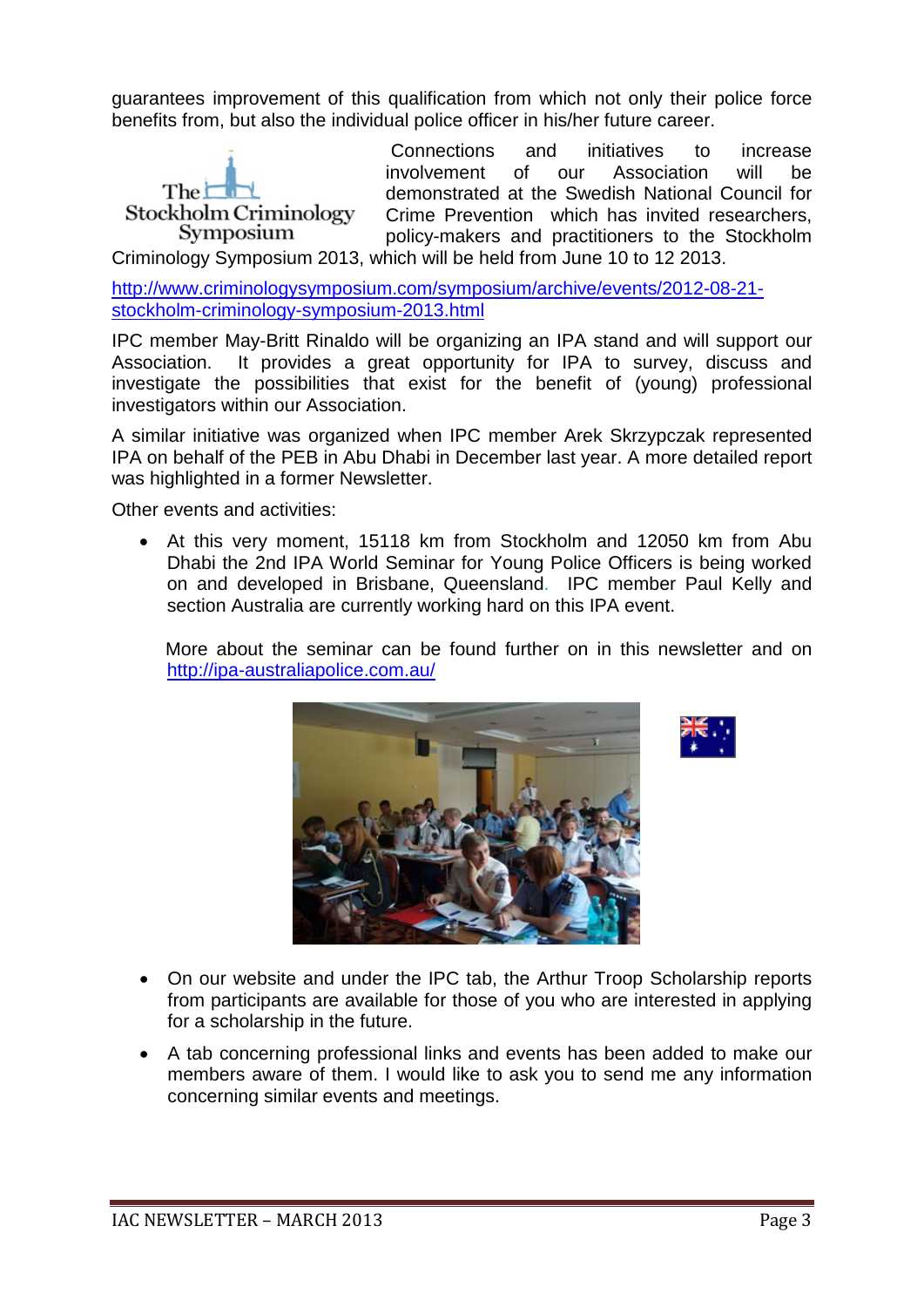• Finally I would like to focus your attention to CoPPRa (Community Policing and the prevention of Radicalization). CoPPRa is a project funded by the EU with co-funding from the Belgian Federal Police.

[https://www.counterextremism.org/resources/details/id/117/coppra](https://www.counterextremism.org/resources/details/id/117/coppra-community-policing-and-the-prevention-of-radicalisation)[community-policing-and-the-prevention-of-radicalisation](https://www.counterextremism.org/resources/details/id/117/coppra-community-policing-and-the-prevention-of-radicalisation)

It rests on the assumption that regular frontline police officers – community police officers – have an important role to play in preventing radicalization because they work on the ground, understand their local communities, and tend to have good community links. It is managed by the Institute for Strategic Dialogue.

This means they are well-placed to spot the signs of radicalization and work in partnership with local communities to prevent or tackle radicalization. However, such police officers do not always have a good understanding of radicalization, know the warning signs, or understand what to do in response. This project aims to help plug those gaps through the spreading of knowledge and training.

We are currently working on a presentation for the IEC in Copenhagen. The PEB has agreed to invite two representatives from this EU project to present their program at the conference.

I wish to thank all members and sections that have played an active part in the support of the PEB and in particular the IPC. It is through your help and support that we can do this work and establish improvement, create professional opportunities and share in best practices.

Thank you.

### *Kees Sal, 3rd International Vice President*

## **AROUND THE WORLD**

## "NEW" NATIONAL PRESIDENTS

**IPA BULGARIA**



Dear IPA friends,

I am very honoured to be re-elected as President of IPA – section Bulgaria.

In my presidential term, I intend to work hard and follow the spirit of our motto "Servo per Amikeco".

As a National President, together with the National Board, we

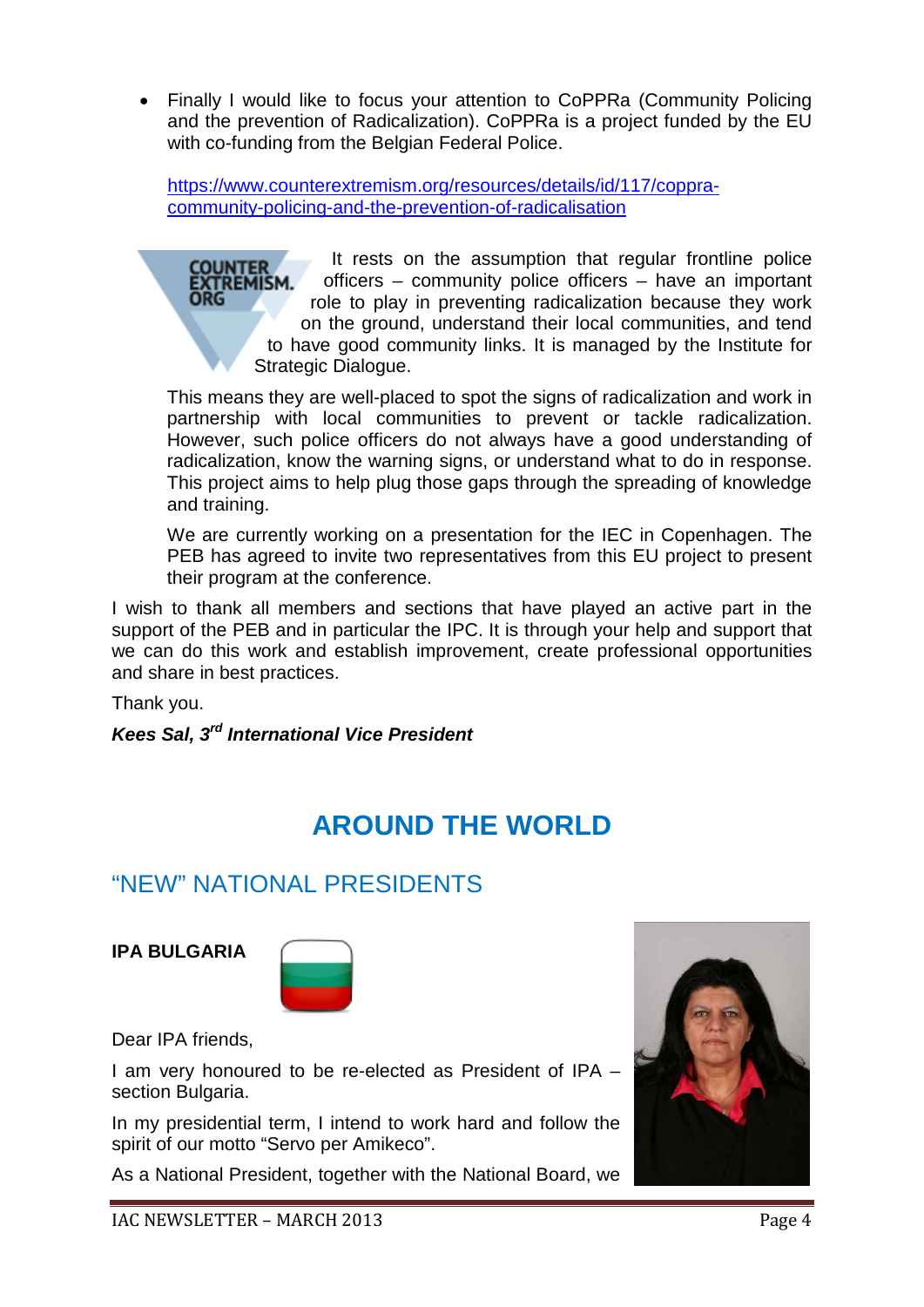will form and develop our goals for a better future of IPA. We are going to work towards a deeper understanding between the members of IPA, by organizing more sports activities, travel, hosting, and more youth exchange.

One of our main tasks is promoting IPA among our young officers and improve our professional skills and experience, by developing cross-section contacts.

Always willing to help any section or member individually.

"Servo per Amikeco".

#### *Zinaida Gantcheva*

### Sir Robert Peel: The 'Father' of Modern Policing

## UK National Service of Commemoration: 225th Anniversary of the Birth of Sir Robert Peel

On Sunday 3rd February , Stephen Crockard, Assistant International Secretary General and his wife Dianne were honoured to join Tom Crozier, President of Section UK and over 150 representatives from the Church, Government, Parliament, Police and Police Organisations as well as the Peel Family for this service of commemoration. Organised by the Peel Society, the service was held at Tamworth where Peel served as Member of Parliament for the last 20 years of a Parliamentary career that spanned 41 years. Readings were given by a number of influential speakers, including Lord Hurd of Westwell, who has written a biography of Peel.

Peel was instrumental in 1814 in setting up the Peace Preservation Force in Ireland, which later became the Royal Irish Constabulary and in 1829 he established the London Metropolitan Police.

The photo shows the AISG, Dr David Biggs of the Peel Society, Tom Crozier, Lord Lexden, historian to the Conservative Party and Lord Hurd at the Peel statue in Tamworth.

The AISG spoke with Sir Hugh Orde, President of the Association of Chief Police Officers and with Lord Taylor of Holbeach, Secretary of State for Criminal Information.



*Stephen Crockard, AISG*

### YOUNG POLICE OFFICERS SEMINAR - AUSTRALIA



The 2<sup>nd</sup> IPA World Seminar for Young Police Officers is now seven weeks away. There are sixty positions for participants. The week will not only encompass professional development and education but will be complemented by a social program. The Seminar will bring together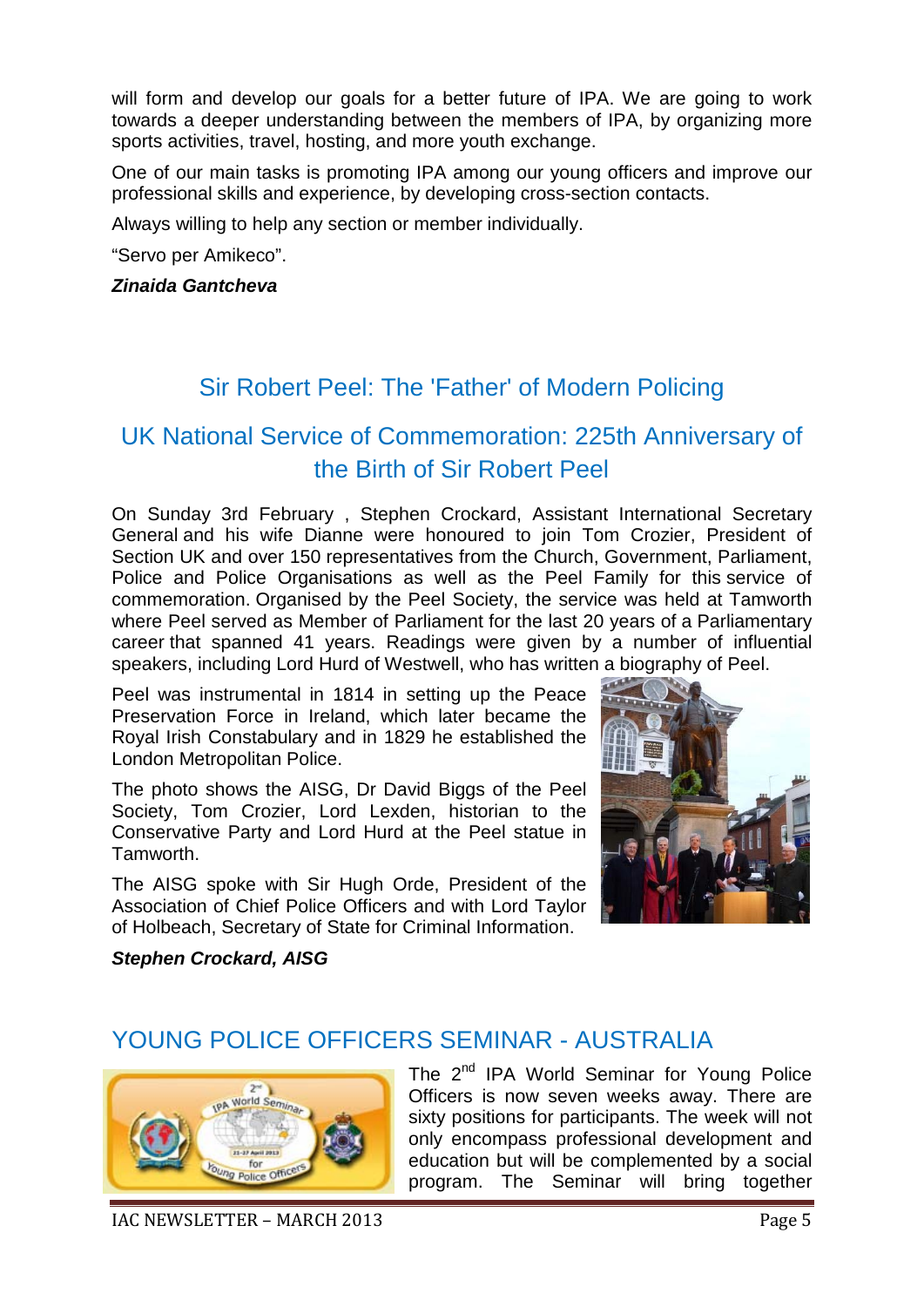potential future leaders of our association and highlight the benefits whilst showcasing the opportunities that are available through our Association.

The seminar program includes facilitated sessions on multi agency response to disaster situations, disaster victim identification, drug importation and distribution, traffic policing, cyber crime, identity theft, technology crime, child exploitation, organised crime and cultural policing. The facilitators have been drawn from both Australian and New Zealand Police.

Social events are numerous but the two highlights are the Lord Mayor of Brisbane hosting a Civic Reception to honour the participants. The second significant highlight of the program will be all of the participants combining with the Queensland Police Pipes and Drums Band to march in the official ANZAC Day Parade which is telecast live on television. It marks the anniversary of the first major military action fought by Australian and



New Zealand forces during the First World War and is now one of the most significant national occasions. The participants will be wearing their uniforms for this march and will be marching under the flags of the International Police Association and the Queensland Police.

Participants will observe search and rescue scenarios, the processing of crime scenes and will participate in simunition training scenarios. The conclusion of the Seminar will include a Gala Dinner and band. All of these activities plus more will be carried out over five days and six nights; a total of just over sixty hours has been allocated in the five and a half day period. As you can appreciate this is a very large event and the participants will need a day or two to recover at the conclusion.

I would like to thank all of you for your continuing support of the Seminar and especially thank the National Sections that have been so generous in assisting their participants to attend the Seminar.

The International Professional Commission will meet on the concluding weekend of the YPOS and these members will have the opportunity to participate in the final days of the Seminar.

### *Paul Kelly, Vice President IPA Australia*

### USA – Take part in the 'Active Officer Exchange Program'!

The US IPA Active-Officer Exchange Program is new and growing. I have been extremely fortunate to assist officers from Turkey, Australia, Switzerland, Germany, the United Kingdom, Italy, Serbia, and other locales, in addition to traveling overseas for training with police agencies in Ireland, the UK, and Austria myself. I have seen the benefits of foreign internships first hand and on both sides of the experience – it is *truly* a valuable experience for the involved officer and the involved agencies – Police Officers are the same the world-over, which is one reason the IPA is such a large and successful organization!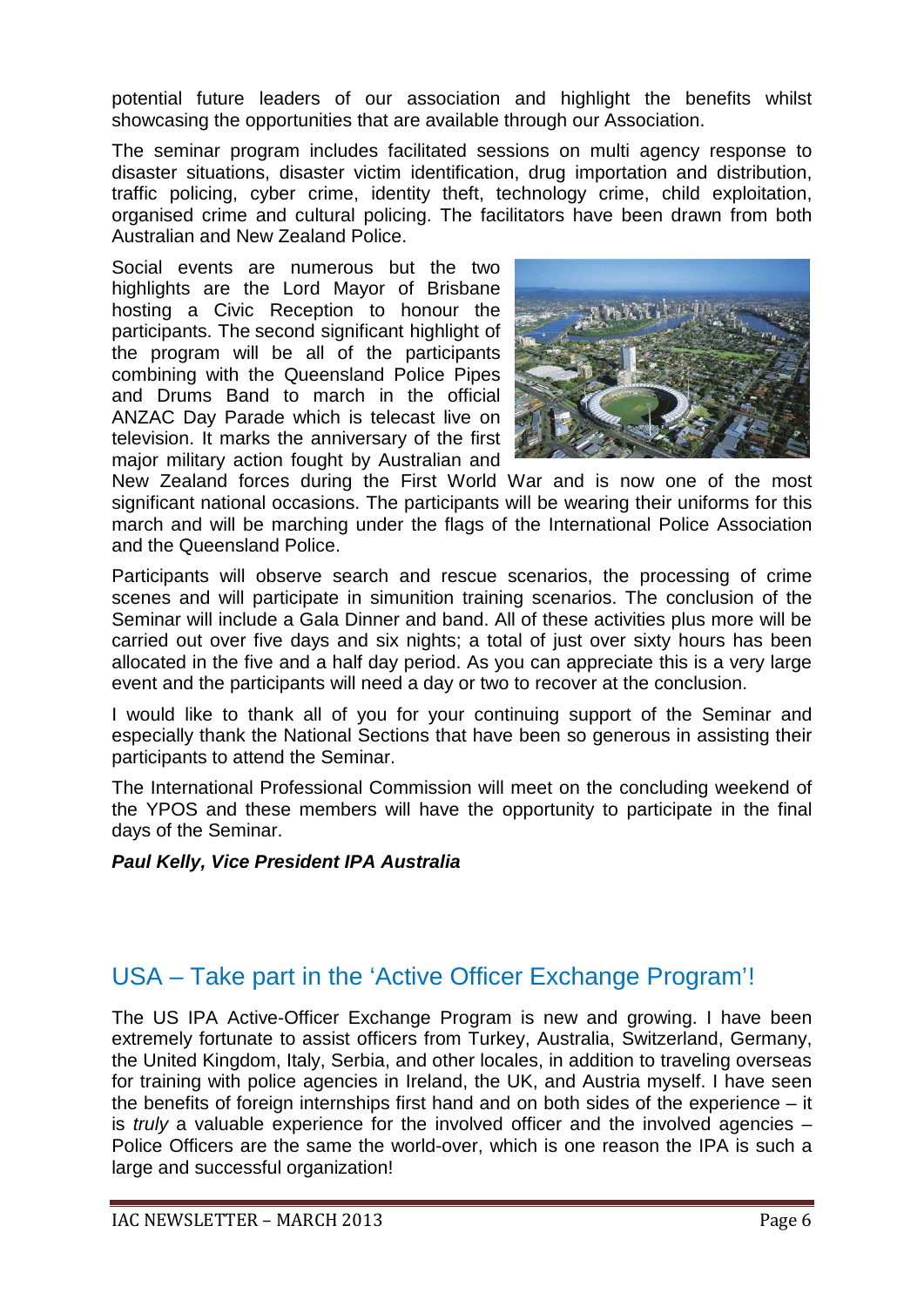

I have a handful of police agencies in the United States that are willing to host foreign officers for anywhere from 1-4 weeks of training – basically a long-term ride-along experience. If possible, finding someone in the local IPA Region or agency to homehost the officer is preferred to assist the foreign officer in navigating the area, saving some money, and to live the 'Servo per Amikeco' motto;

sometimes, though, that is not possible and the foreign officer may have to pay for a hotel room and rental car, too.

I will work with the foreign officer and hosting agency to craft an internship program that highlights what the agency has to offer and what the foreign officer is looking to experience. Agencies do not have to be large and have all the bells and whistles with helicopters, marine park, etc. – the experience is valuable at all levels and involves street patrol, detectives, community services, ordnance, and all aspects of law enforcement.

There are several requirements to the program that I shall list below:

- $\triangleright$  The foreign officers have to understand that they may wish to intern at the NYPD, LAPD, Miami Dade or Las Vegas police departments – but that is NOT going to happen!
- $\triangleright$  The officers must be willing to go where they can be hosted/placed and if they wish to vacation in one of the other areas later, after the internship, that is acceptable – but this is not a vacation and the larger agencies are *not* usually participating in this program.
- $\triangleright$  There are over 17,000 different police agencies in the USA at last count with 50% of those being 10-officer or fewer agencies – only a handful are currently participating in this program and I am always looking to expand that!
- The foreign officers will have to **provide a minimum of 4-months' notice** to me at [Steve@ipa-usa.org](mailto:Steve@ipa-usa.org)
- $\triangleright$  This will allow me to get the details of what they are looking to do, contact one of the willing host agencies, allow the agency to send the request through their chain-of-command for approval, craft a program, allow for the officer to purchase an airline ticket at lower rates, and attempt to find someone to home-host the officer, which cannot be guaranteed.
- $\triangleright$  The foreign officers must be covered under their own health care program (whether a travel insurance program or regular government care).
- $\triangleright$  The foreign officers must sign a liability waiver at the host-agency (standard ride-along form with extended dates usually suffices) and pass a local background check through NCIS and other means.
- $\triangleright$  The foreign officers will need to understand the true costs to this experience: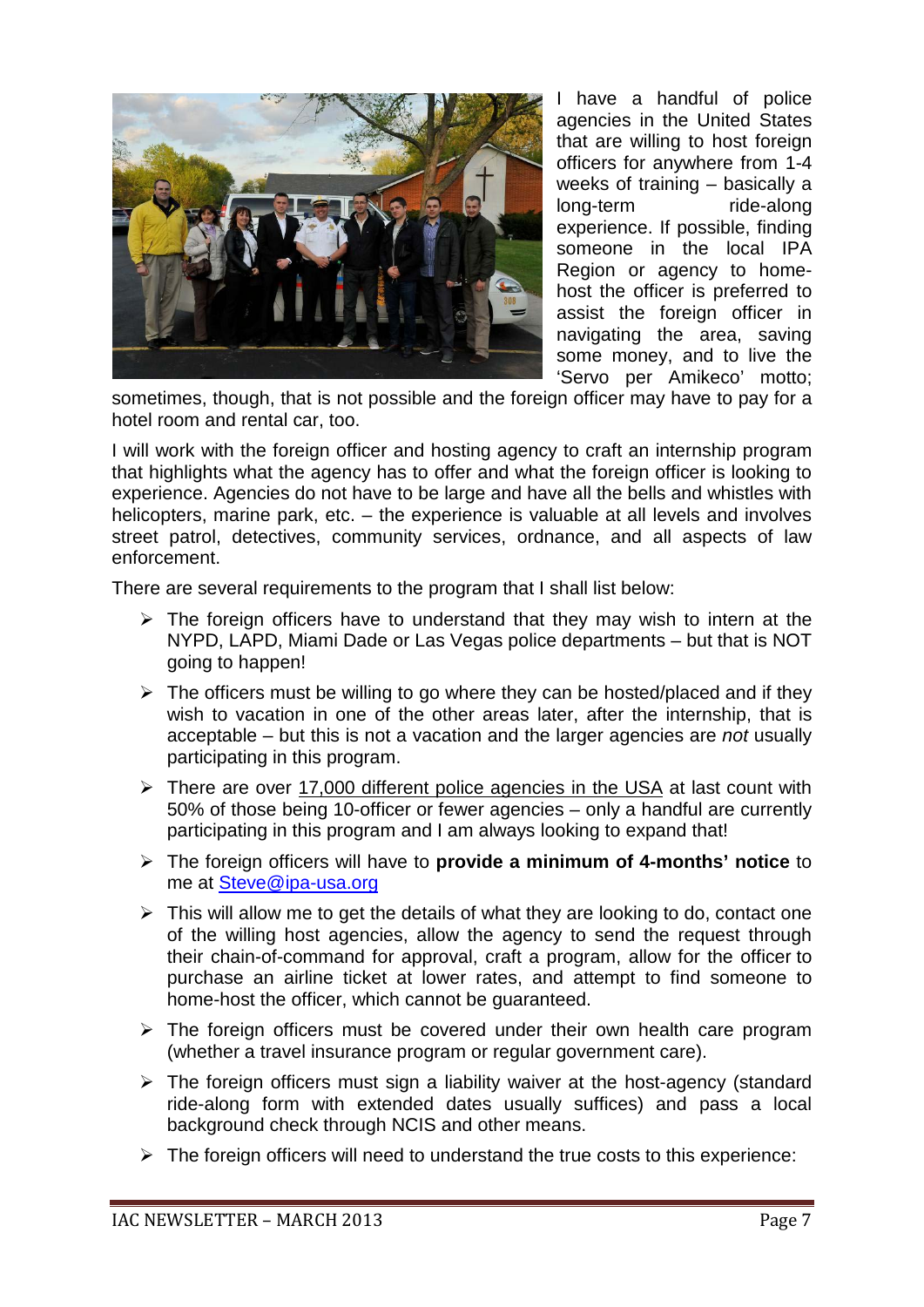- Airline ticket to and from the USA
- Possible rental car (public transportation is not what it is in Europe trains and buses are lacking in much of the US)
- Possible Hotel, if no home-hosting can be found (most US police academies do not have overnight accommodations as they do in Europe, so staying at a training academy is not an option)
- Food
- Personal travel after the internship
- Shopping, etc.
- $\triangleright$  The program may have limited participation and may be filled, although I will always try to place officers with agencies – priority is for foreign officers in promotional schooling
- $\triangleright$  The bottom line is that everyone must be flexible, but this can and has been a great experience for many people!

Our active-duty IPA members should also have the opportunity to travel overseas and be hosted by the foreign officer's agency for a short internship, too. The costs of that trip and the same items as listed above would apply to their travel, too.

**I would ask foreign officers who are interested in internships to contact me directly** so that we are not duplicating efforts or wasting time in communicating with different agencies, as has happened in the past.

If you have questions, comments, concerns, want more details, have an agency willing to host an officer, or need something, please email me at [Steve@ipa-usa.org](mailto:Steve@ipa-usa.org) and I will be happy to assist or provide examples of previous programs to agencies.

Thank you – take care – and **BE SAFE**!!

*Steve Livingston, 1st Vice President IPA USA* 

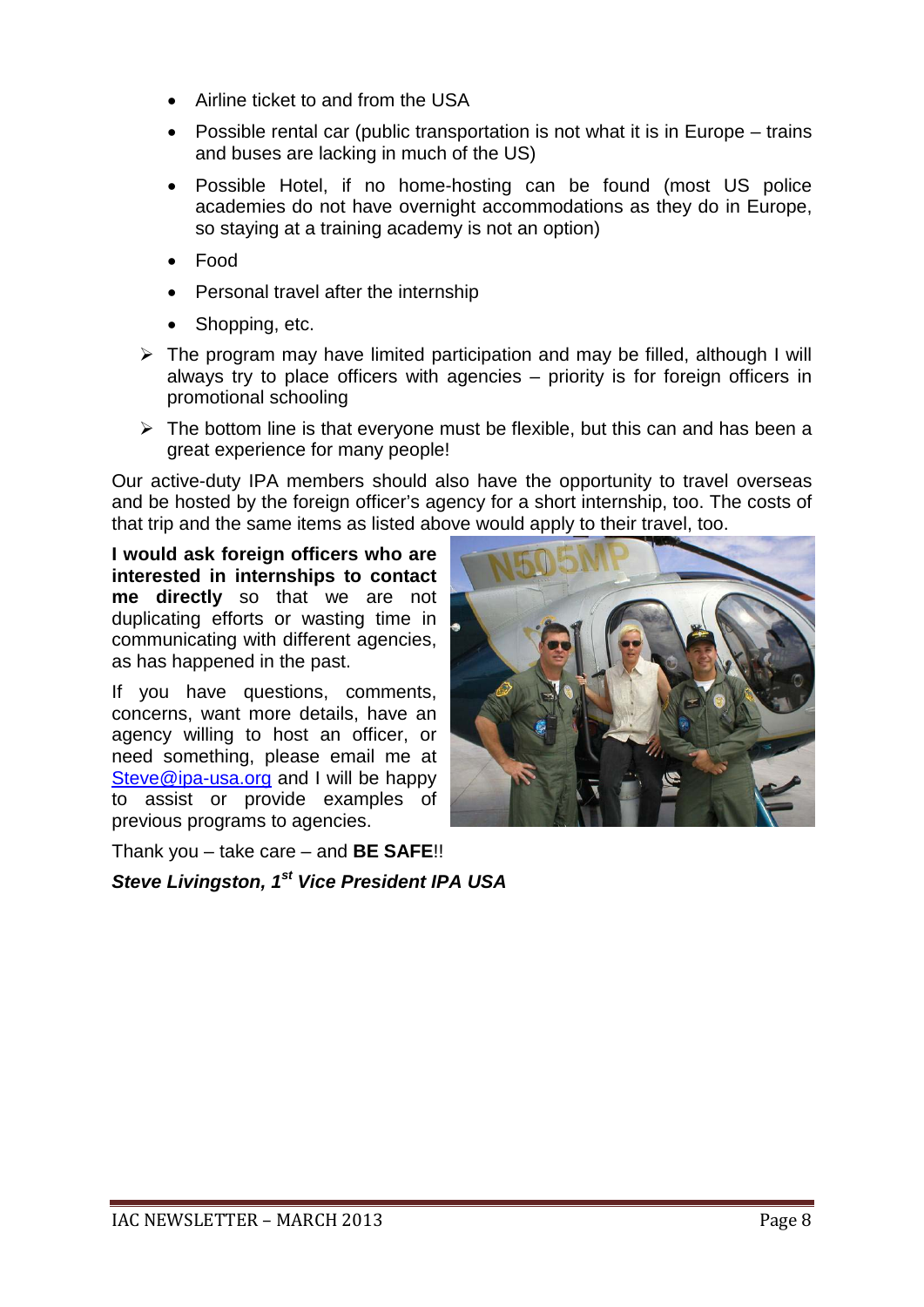### ResQMe: best practice for professional first responders and a real life saver!

In 2010, IPA Netherlands came across an article about a new generation of life hammers… a lifesaving apparatus that can be used to smash or break your car window when you need to get out of your car quickly because of an accident, or if your car has been submerged in water.



A survey and research from first responders in the USA helped develop this new life hammer which can be attached to your car key.

The German TÜV organization, a provider of certification of safety and quality for products has granted their approval and since its introduction, the police region of Noord-Holland has included the ResQMe in each first responders unit. In addition,

many police officers have acquired one privately and relatives and friends have followed their example. You don't need to be inside a car, you are able to help from the outside as well. The device enables you to create an opening through which you can be helped to escape and get out. This is particularly important when windows do not operate anymore or when you, as a driver, are unconscious.

The success factors of the ResQMe are:

- It is a 100% American produced product that has been granted several awards.
- A very innovative and useful item. Because of its size and capability the production is very thorough.
- ResQMe is small (width/length 3,5cm x 8 cm; weight 17 grams) and therefore easy to connect to your car keys. In case of an accident you can always find your steering wheel and subsequently find your car keys.
- It is therefore always present in your car. The cutting knife is ergonomically shaped, making it very easy to cut yourself loose from your seatbelt, needing hardly any physical effort.
- In case of an accident you may end up in water and even more unfortunately upside down. In some cases the car then fills itself with water. Once your car compartment has overflown, it can be more difficult to use a standard life hammer because you will attempt to smash your window whilst underneath the water. This can be more difficult than you may expect. With the ResQMe the center point causes the window to shatter with a minimum of strength required.

Follow the links below to find out more about this life-saving device:

- The effect of being "under water" can been seen in this [film.](http://www.blinkx.com/watch-video/automotive-rescue-tool-res-q-me/HaFiU8OcouSpFQ7bR9Niaw)
- A ResQMe demonstration from inside a car: **Demonstration ResQMe**
- Detailed information is contained in a [presentation](http://www.ipa-nederland.nl/fileadmin/ipa/user_upload/IPA-Nederland/PowerPoint/Presentation_ResQMe-0.5-part1.ppsx)

*Johanna Schotanus, President IPA Netherlands*





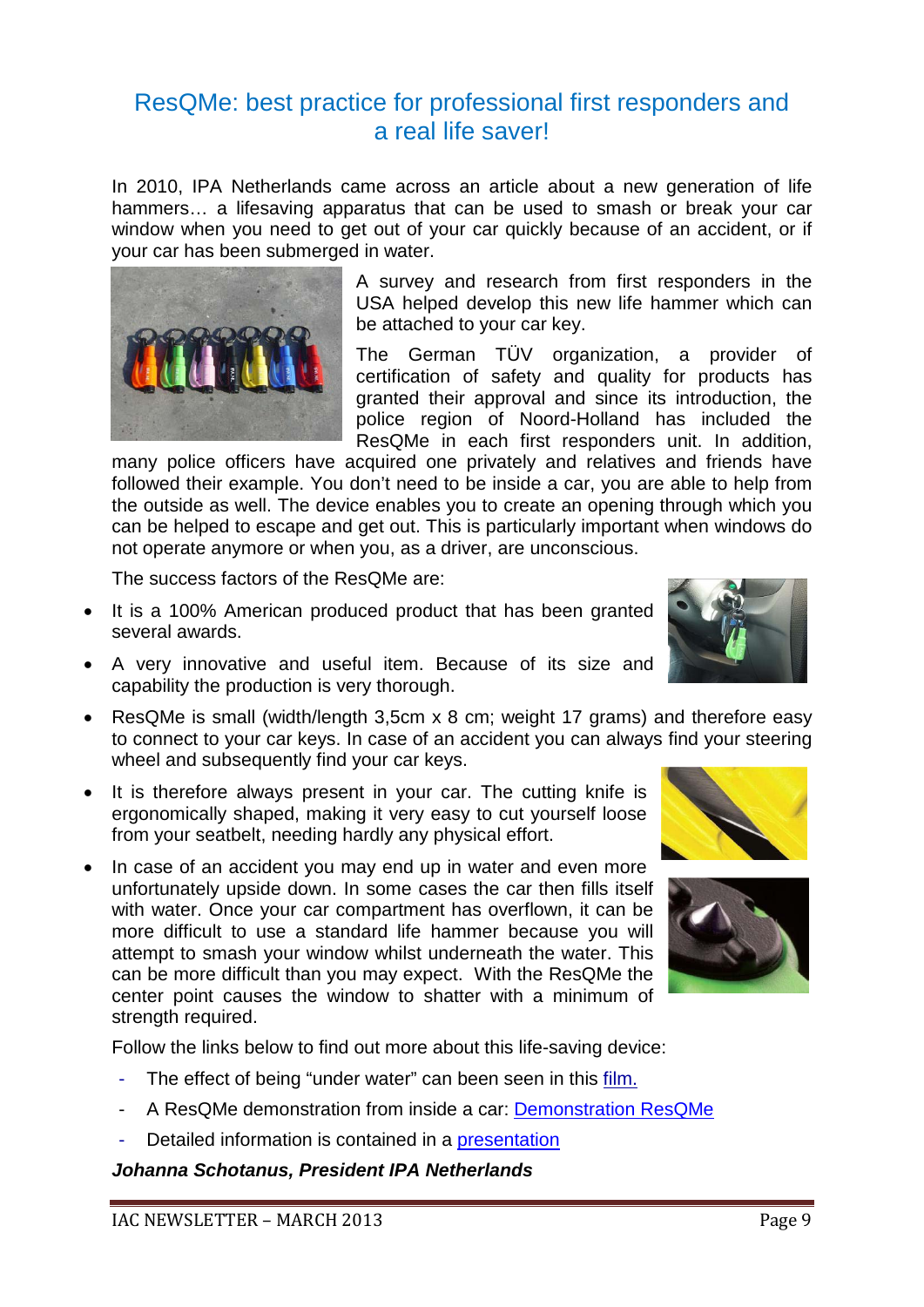# International IPA Cologne Carnival Motto "Karneval im Blod, he un am Zuckerhut"



The AISG Stephen Crockard & wife Dianne attended the 2013 Cologne Carnival privately joining IPA members from all over Europe, including Italian groups from Savona & Rome for the week long celebrations. The first IPA event was an evening of music and friendship in the pub "Kölsche Jung", where the quests met old friends and made some new ones.



A highlight on Friday evening was the excellent IPA Carnival Ball in the Bruno Hall. This featured a great

band, a comedian, dancing corps and a visit by the Carnival's 'Kölner Dreigestirn', the Prince, Maiden and Farmer characters, who head all the week's events in the city.



On Sunday, all moved to Longerich, a suburb of the city to watch a small local parade. Then Stephen, Dianne and former ISG Alan Carter were guests of past IBZ Board Chair, Winrich Granitzka, now CDU party leader in Cologne City Council, at a ball in the prestigious Gürzenich festival hall.

The week's finale was the massive parade on Rose Monday, which takes over 4 hours to pass

any point. Cologne IPA has a stretch of the route, with hot food and drinks all day for members. The people of the city, young and old, wear fancy dress and really get into the spirit of the carnival.

The AISG presented 2 of the organisers, Chairman Günter Rammel and Secretary Udo Lauterborn with a Certificate of Merit for the Cologne Branch's job well done. They are already planning the next IPA carnival, which runs from 28 February to 3 March 2014. An IPA event in the true spirit of our Association.



#### *Stephen Crockard, AISG*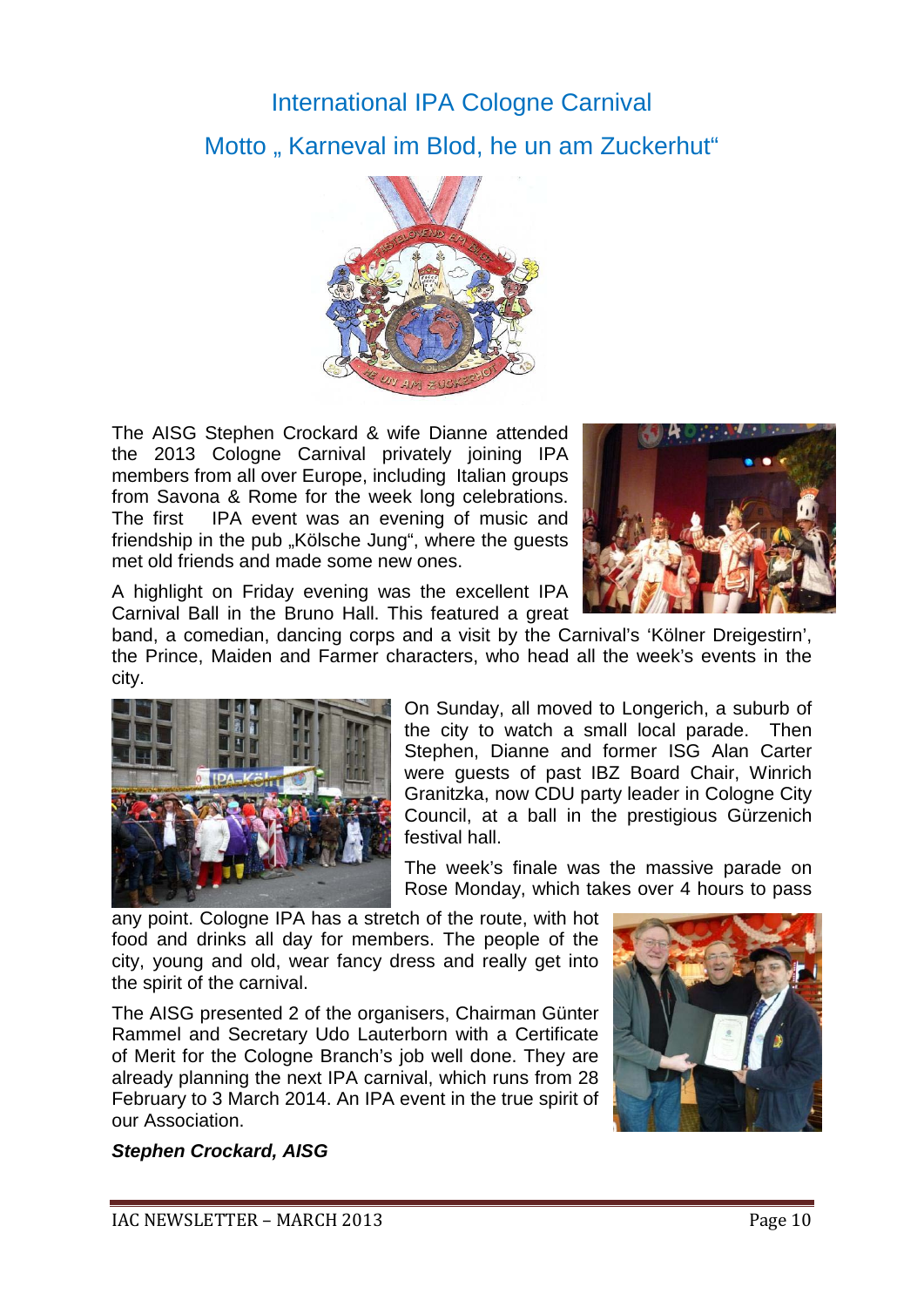## 25th International IPA Anniversary Ski-week in Austria!



Everything began in 1989 when the first international ski-week was launched and organised by IPA branch Upper Carinthia in association with IPA Carinthia. Since then, 1250 participants from 14 nations and 75 regions/branches have taken part in the IPA Carinthia ski-weeks. This resulted in 30 000 overnight stays for the touristic region of Nassfeld-Hermagor. Time and again Walter Mößlacher,

honorary chairman and 'father' of this success-story managed to provide fun and entertainment for guests from near and far by organising a variety of activities on and off the ski slopes. Be it sledge rides, curling, cultural events or a visit to the casino – the ski week was certainly never boring and there has been an increase in IPA friends attending each year. Our guests from Russia have been participating for a few years. 140 IPA-friends from 8 nations registered and attended the anniversary ski-week this year.

The gala evening for the 25<sup>th</sup> International ski-week of IPA Carinthia took place in the town hall of Hermagor and was attended not only by many guests from home and abroad, but also by numerous honorary guests from the regional police headquarters (LPD) Carinthia as well as from industry and politics.

Wolfgang Gabrutsch, IPA chairman of Carinthia and Assistant International Treasurer (AIT) emphasised the importance of the aspect of uniting nations which this event – set in the beautiful natural landscape of Nassfeld-Hermagor where 3 countries meet - manages to achieve. He also passed on greetings from the PEB of which he has been a member since the last elections in 2012.

The head of the Carinthian police, Michaela Kohlweiß was delighted with this international meeting which took place in a friendly and pleasant atmosphere and provided the opportunity to make new contacts, thus enabling an uncomplicated and valuable exchange of information. The mayor of Hermagor, Siegfried Ronacher and Hans Steinwender, responsible for tourism thanked the organisers for their efforts in increasing tourism in the region over the years and presented Ewald Grollich with a gift of honour.

The highlight of the gala evening was the premiere of the "IPA March of the Nations", composed by Helmut Lexer, performed by a traditional band and conducted by Gerhard Lexer. This was followed by a performance of the march by the police choir of the Carinthian police headquarters, directed by Ernst Pollheimer. The audience was rapturous, and standing ovations led to an encore of the march with the participation of the

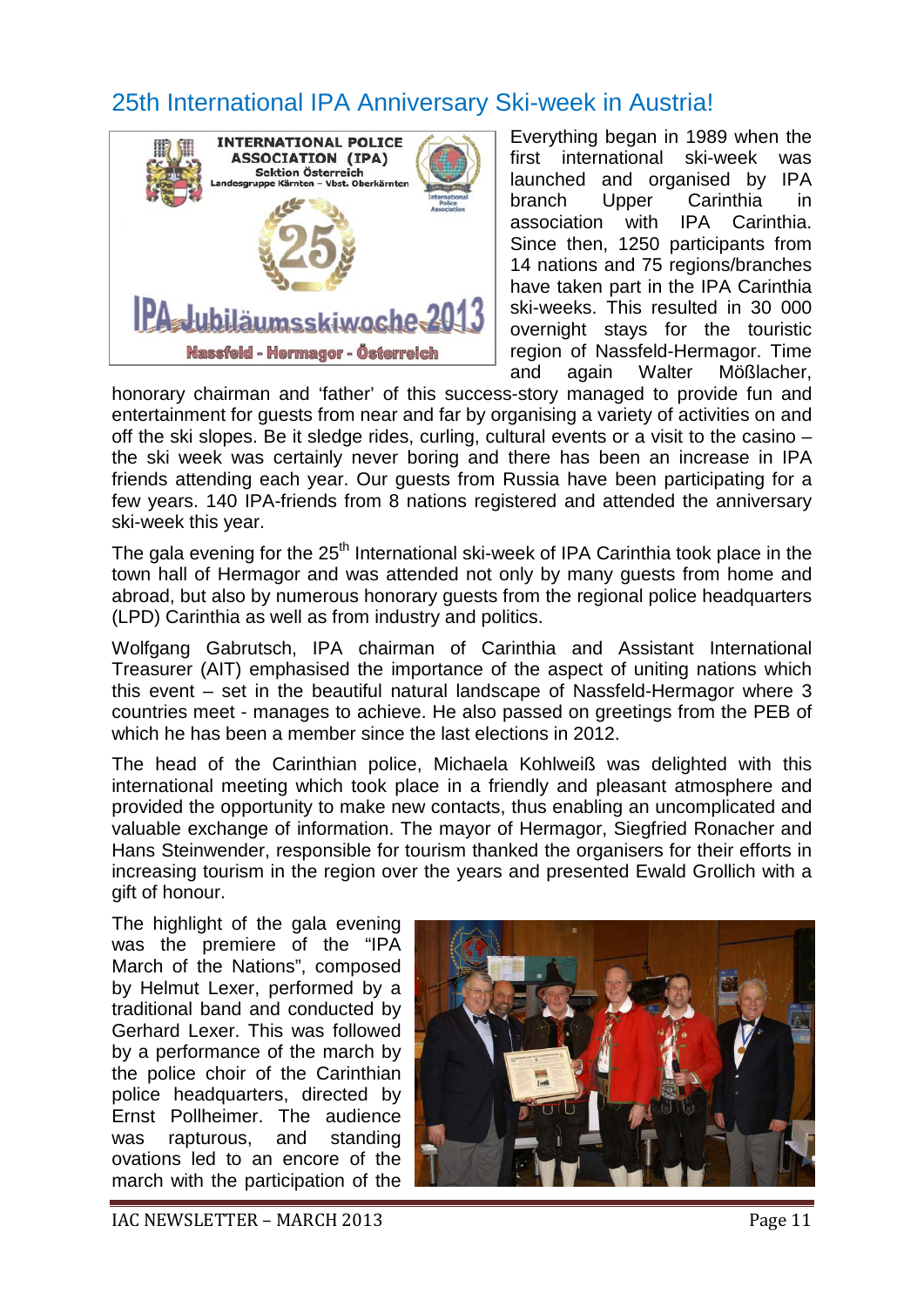audience. The performances of the traditional band Liesing and the police choir of the LPD Carinthia contributed to this successful event.

If you are interested in watching and listening to a performance of the "IPA March of the Nations", please follow the link:

<http://www.youtube.com/watch?v=G4OirXFhQf8>

All honorary guests and participants are already looking forward to the next International IPA Ski-Week in Carinthia.

### *Wolgang Gabrutsch, AIT*

### IPA ITALY OBITUARY



It is with great sadness that I inform you that Elio Draetta died at the age of 91.

Elio was the founding Secretary of the Italian Section in 1957 and he was an honorary life member.

He never abandoned the IPA, contributing to its exceptional growth and development among the members of the Italian Police Services. He was a strong supporter of the ideals of our Association, and he was proud to be a member.

Elio had sincere friends all over the world.

We will all miss him. *Claudio Collina, Secretary General IPA Italy*

# **ON THE PEB TABLE**

### Russian 'interpolcentre' Website

We are aware of a website, set up by disaffected former members of the IPA in Moscow.<http://interpolcentre.com/>

This site recently displayed slanderous comments against the recognised IPA Section Russia and against the past and current PEB.

These comments are not currently visible on the site, but some members have wrongly presumed that this site was an official Interpol site. That is not the case.

Section Russia is looking at what may be done, regarding the site, which carries the IPA logo.

Please advise your members of this information.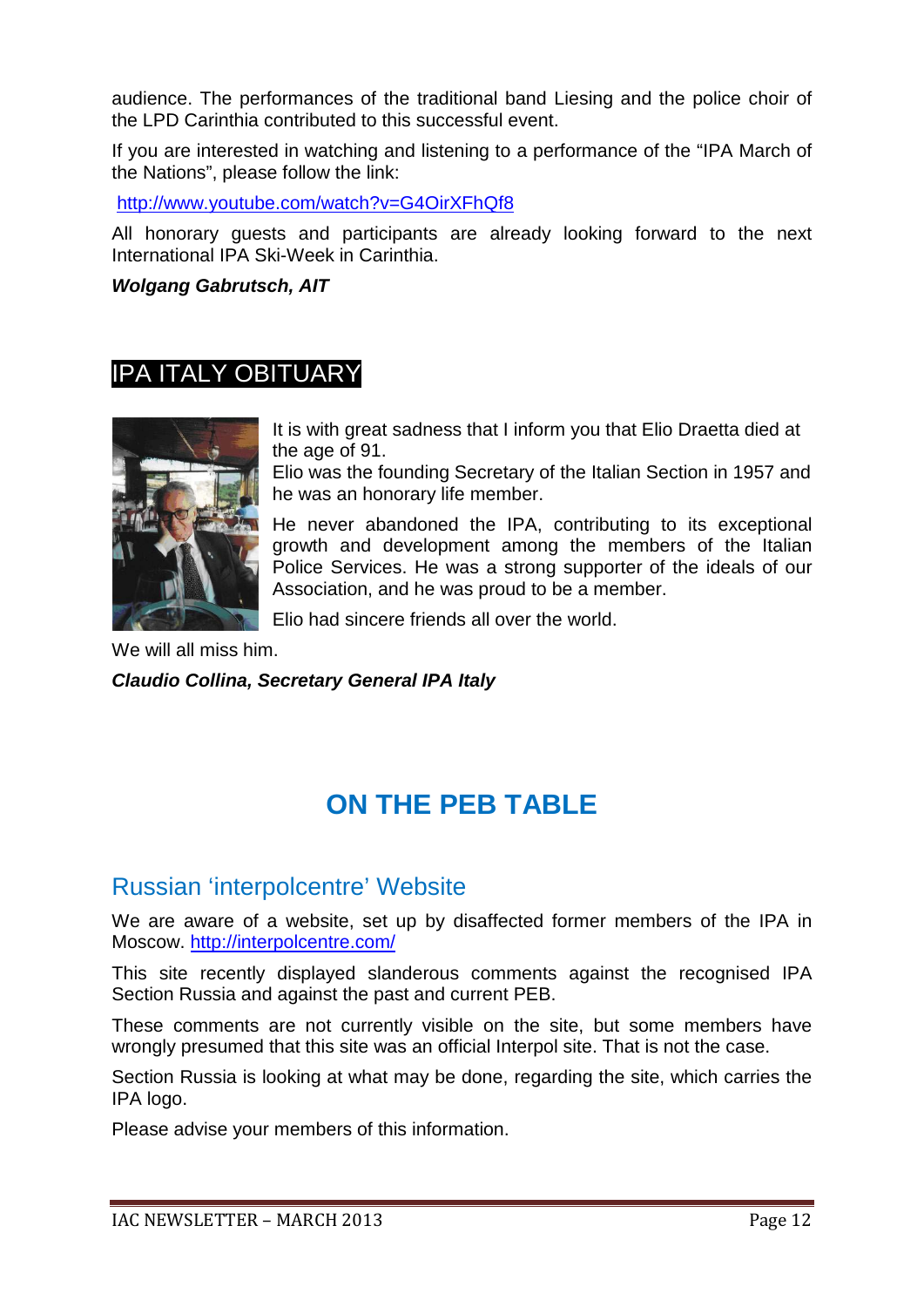# **LAST WORD**

Notifications of events sent by sections to the IAC are circulated by email and placed on the IAC website. Sections should make clear to the IAC if they do not wish events to be placed on the website, or submit an edited version for the website, if this is preferred.

Please click 'like' on the IPA's IAC, ICC and ISC Facebook pages to receive the latest updates.

### *Your IAC Team!*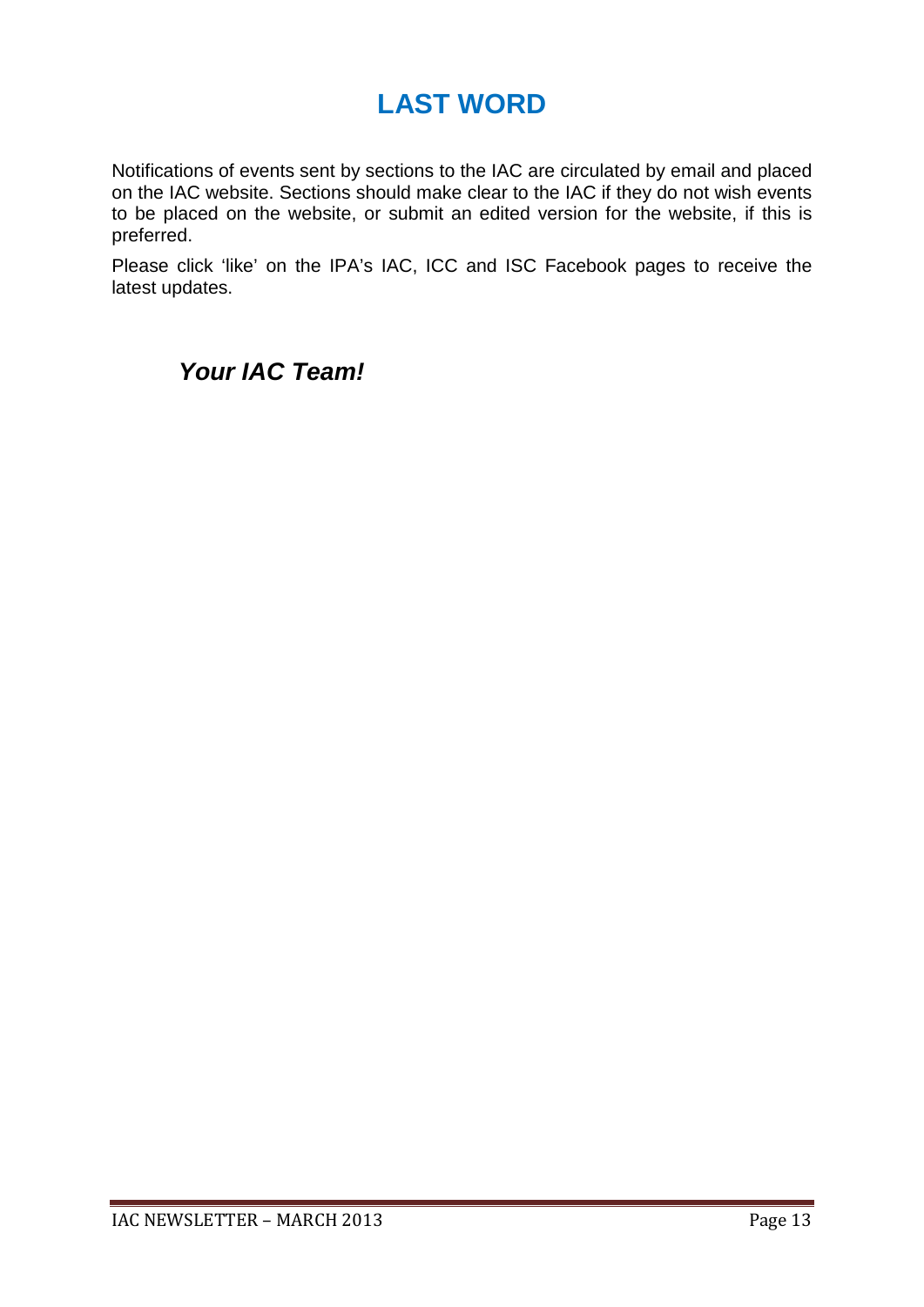# **CALENDAR OF EVENTS**

Full details of all events have been sent to sections separately. Please find below a summary for the next 12 months:

| <b>Section</b> | <b>Date</b>         | <b>Event</b>                                                |  |
|----------------|---------------------|-------------------------------------------------------------|--|
| Ireland        | 15-17 Mar 2013      | St Patrick's Day Celebrations, Tipperary                    |  |
| Turkey         | 15-19 Apr 2013      | IPA Istanbul Cup, Indoor Soccer Tournament                  |  |
| <b>USA</b>     | 21-24 Apr 2013      | Friendship Fiesta Las Vegas                                 |  |
| Australia      | 22-26 Apr 2013      | Young Police Officers' Seminar                              |  |
| Norway         | 22-28 Apr 2013      | Region 2 Anniversary FW                                     |  |
| Italy          | 8-12 May 2013       | 14 <sup>th</sup> Adriatic 5 a-side footb tourn., Giulianova |  |
| Germany        | 9-12 May 2013       | Motor Camper Meeting, Nordfriesland                         |  |
| Spain          | 9-13 May 2013       | <b>WPIST Football Tournament</b>                            |  |
| Canada         | 9-18 May 2013       | <b>SOLD OUT: Region 7 40<sup>th</sup> Anniversary FW</b>    |  |
| France         | 21-25 May 2013      | France Police Soccer Cup, Longeville s. Mer                 |  |
| Spain          | 23-26 May 2013      | XI Int'l Football 7 Tournament, Cambrils                    |  |
| Netherlands    | 23-27 May 2013      | IPA Netherlands 60 <sup>th</sup> Anniversary                |  |
| Italy          | 25-26 May 2013      | 1 <sup>st</sup> Int'l Beach Tennis Tourn., Cesenatico       |  |
| Belgium        | 1-2 Jun 2013        | 50 <sup>th</sup> Anniversary IPA Namur region               |  |
| San Marino     | 6-9 Jun 2013        | 40 <sup>th</sup> Anniversary / Motorbike Rally              |  |
| Poland         | 6-9 Jun 2013        | XV Int'l Football Tournament, Poznan                        |  |
| Italy          | 13-16 Jun 2013      | Int'l 5-a-side football tournament, Andalo                  |  |
| <b>USA</b>     | 15-23 Jun 2013      | Mississippi River Cruise                                    |  |
| Italy          | 20-23 Jun 2013      | 3rd IPA Motorcycle Rally, Predazzo                          |  |
| Iceland        | 24-26 Jun 2013      | Midnight Golf Tournament                                    |  |
| Poland         | 26-30 Jun 2013      | Int'l Beach Volleyball Police Tournament                    |  |
| Poland         | 28-29 Jun 2013      | Int'l Football Tournament, Gdynia                           |  |
| Spain          | 12-14 Jul 2013      | IPA Galicia Motorcycle Gathering, A Coruña                  |  |
| Estonia        | 17-21 July 2013     | 20 <sup>th</sup> Anniversary Celebrations, Paide            |  |
| Switzerland    | 20 Jul - 3 Aug 2013 | <b>IYG</b>                                                  |  |
| <b>UK</b>      | 1-10 Aug 2013       | World Police & Fire Games, Belfast                          |  |
| France         | 10-16 Sep 2013      | IPA France 60 <sup>th</sup> Anniversary                     |  |
| <b>Denmark</b> | 17-22 Sep 2013      | 38 <sup>th</sup> IEC Copenhagen                             |  |
|                | 22-28 Sep 2013      | <b>Friendship Week</b>                                      |  |
| Italy          | 18-22 Sep 2013      | 30 <sup>th</sup> Anniversary Celebrations, Lignano          |  |
| Italy          | 19-22 Sep 2013      | Int'l 5-a-side football tourn., Grottammare                 |  |
| Spain          | 5 Oct 2013          | II IPA Catalonia Motorcycle Tour                            |  |
| Netherlands    | 7-11 Oct 2013       | <b>WPIST Football Tournament, Ulft</b>                      |  |
| <b>USA</b>     | 11-15 Oct 2013      | 2013 National Conference, Sacramento                        |  |
| <b>USA</b>     | 13 Oct 2013         | Chicago Marathon + IPA Marathon Party                       |  |